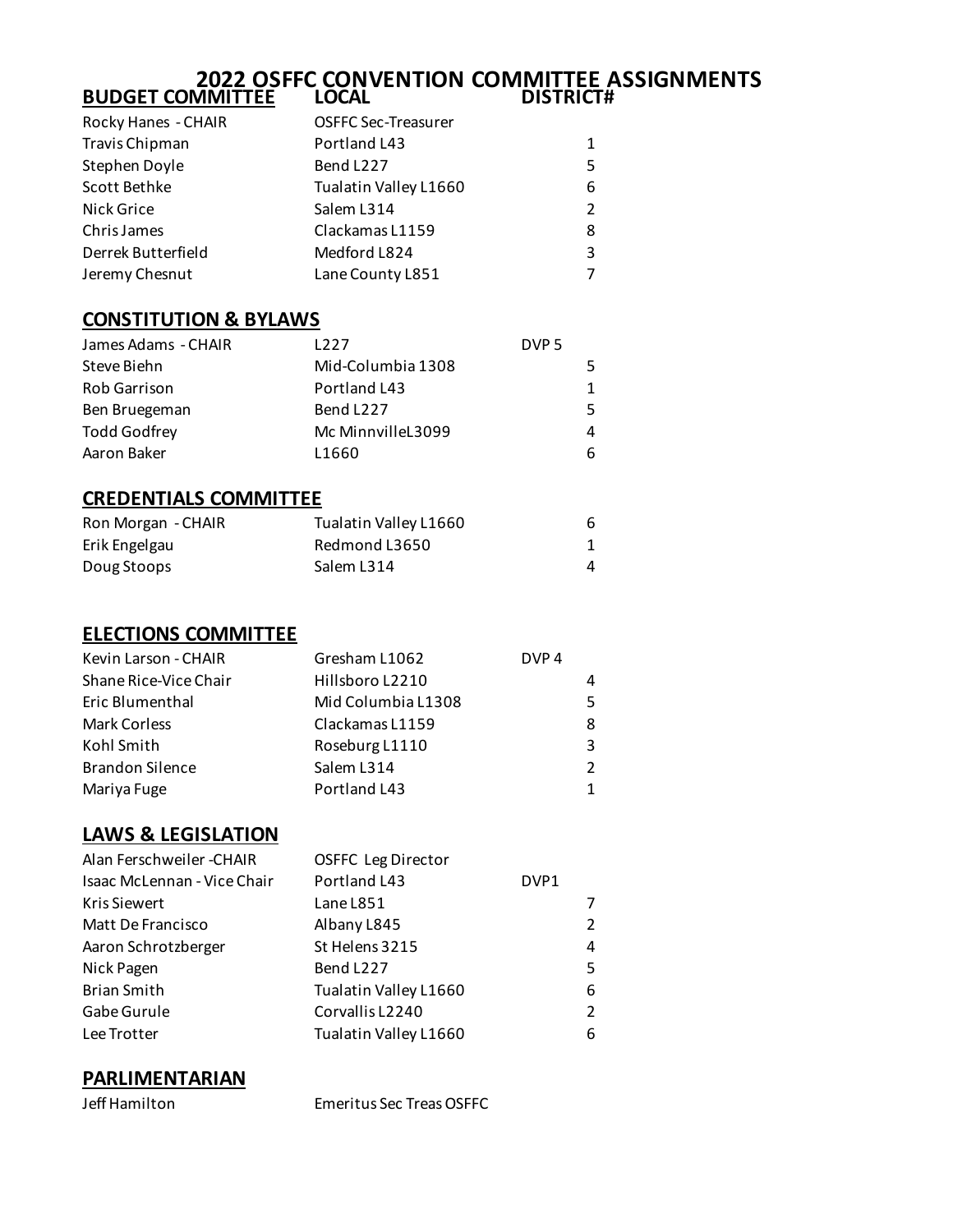# **2022 OSFFC CONVENTION COMMITTEE ASSIGNMENTS**

### **RESOLUTIONS COMMITTEE**

| Matt Brozovich -CHAIR          | Salem 314             | DVP <sub>2</sub> |   |
|--------------------------------|-----------------------|------------------|---|
| Jason Katzenstein - Vice Chair | Albany L845           |                  | 2 |
| David Wood                     | Medford L824          |                  | 3 |
| Joe Jacobucci                  | Tualatin Valley L1660 |                  | 6 |
| Andrew Gordian                 | Clackamas L1159       |                  | 8 |
| <b>Terry Foster</b>            | Portland L43          |                  | 1 |

## **RULES COMMITTEE**

| Mike Caven - CHAIR          | Lane County L851      | DVP <sub>7</sub> |               |
|-----------------------------|-----------------------|------------------|---------------|
| Mark Oelschlager Vice-Chair | Clackamas L1159       |                  | 8             |
| Jeff Teeter                 | Gresham L1062         |                  | 4             |
| Chris Hart                  | Tualatin Valley L1660 |                  | 6             |
| Jay Fink                    | Portland L43          |                  | $\mathbf 1$   |
| <b>Chuck Ettel</b>          | Salem L314            |                  | $\mathcal{P}$ |

### **SERGEANT AT ARMS**

| Nate Hon - CHAIR | Clackamas L1159    | DVP 8 |   |
|------------------|--------------------|-------|---|
| Mark Ramsdell    | Marion County 2557 |       |   |
| Chad Farber      | Hillsboro L2210    |       | 4 |
| Cameron Homan    | Portland L43       |       |   |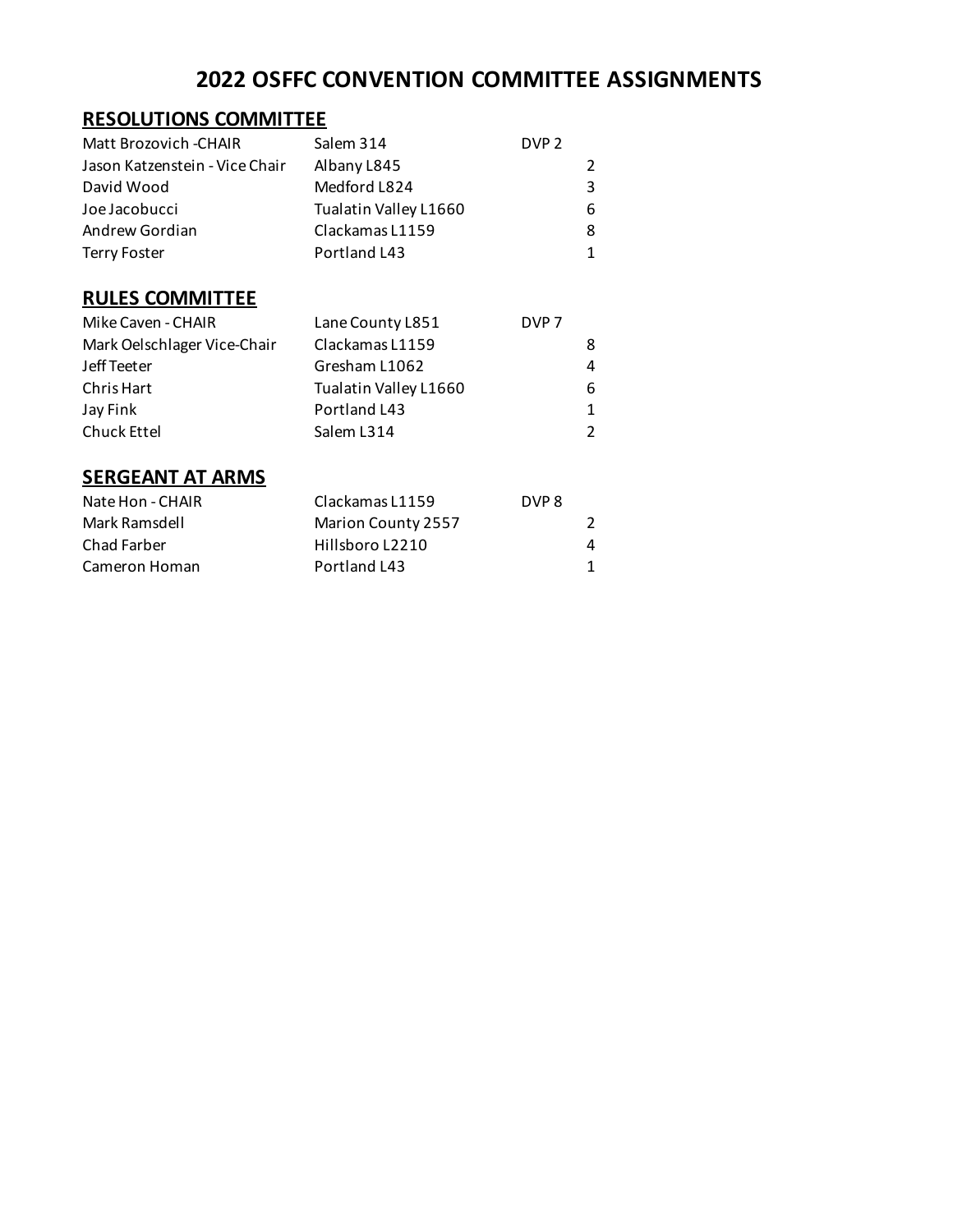#### **2018 OSFFC CONVENTION COMMITTEE ASSIGNMENTS BUDGET COMMITTEE LOCAL DISTRICT#**

| Jeff Hamilton - Chair   | <b>OSFFC Sec-Treasurer</b> |               |
|-------------------------|----------------------------|---------------|
| Irik Rinnert - Co-Chair | Roseburg L1110             | 3             |
| James Adams             | Bend L227                  | .5            |
| Scott Bethke            | Tualatin Valley L1660      | 6             |
| Matt Brozovich          | Salem L314                 | $\mathcal{P}$ |
| Travis Chipman          | Portland L43               | 1             |

### **CONSTITUTION & BYLAWS**

| Rocky Hanes - Chair    | District 6 VP          | 6  |
|------------------------|------------------------|----|
| Gary West - Vice-Chair | Salem L314             | 2  |
| Bryan Baumgartner      | Medford L1431          | 3  |
| Jeff Kronser           | Lane Professional L851 | 7  |
| <b>Preston Prosser</b> | Bend L227              | .5 |

### **CREDENTIALS COMMITTEE**

| Joe Seibert - Chair      | District 7 VP         |             |
|--------------------------|-----------------------|-------------|
| Gary Burton - Vice-Chair | Tualatin Valley L1660 | 6           |
| Aaron Bustard            | Jackson Co #2596      | 3           |
| <b>Terry Foster</b>      | Portland L43          | $\mathbf 1$ |
| Danny South              | Keizer L3881          | 2           |

#### **ELECTIONS COMMITTEE**

| Jason Lehman-Chair        | Portland L43           | 1 |
|---------------------------|------------------------|---|
| Rodney Stewart Vice-Chair | Lane Professional L851 |   |
| Scott Haresnape           | St Helens L3215        | 4 |
| Nathan Hon                | Clackamas L1159        | 4 |
| Kohl Smith                | Roseburg L1110         | 3 |

### **LAWS & LEGISLATION**

| <b>OSFFC Leg Director</b> |               |
|---------------------------|---------------|
| Lane Professional L851    | 7             |
| Albany L845               | $\mathcal{P}$ |
| Klamath Basin L890        | 3             |
| Portland L43              | $\mathbf 1$   |
| Tualatin Valley L1660     | 6             |
|                           |               |

#### **PARLIAMENTARIAN**

Frank Jackson Emeritus OSFFC